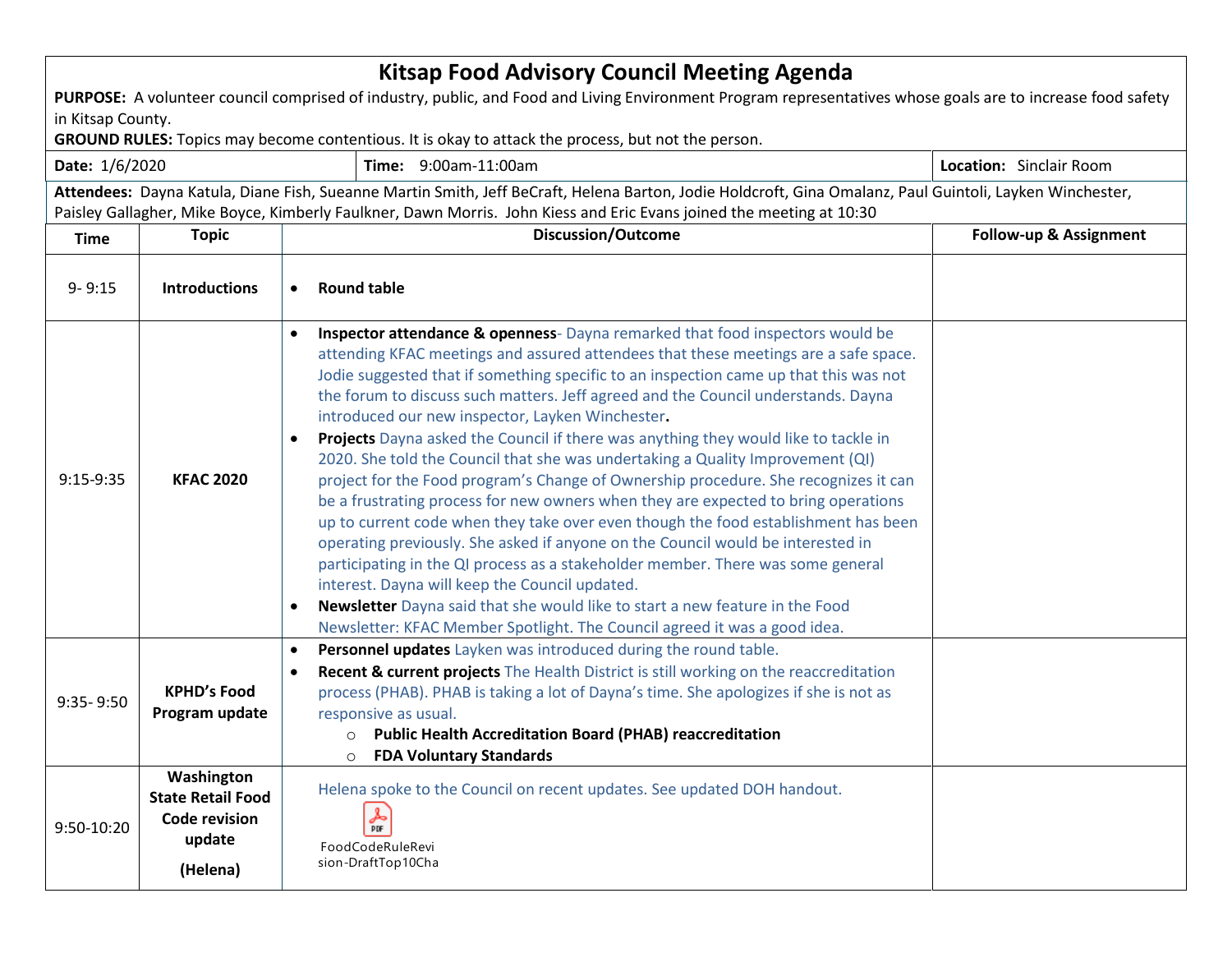|           |                                     | Fee schedule-How it was approved by the Kitsap Public Health Board<br>$\bullet$                                                                                                                                                                                                                                                                                                                                                                                                                                                                                                                                                                                                                                                                                                                                                                                                                                                                                                                                                                                                                                                                                                                                                                                                                                                                                                                                                       |  |
|-----------|-------------------------------------|---------------------------------------------------------------------------------------------------------------------------------------------------------------------------------------------------------------------------------------------------------------------------------------------------------------------------------------------------------------------------------------------------------------------------------------------------------------------------------------------------------------------------------------------------------------------------------------------------------------------------------------------------------------------------------------------------------------------------------------------------------------------------------------------------------------------------------------------------------------------------------------------------------------------------------------------------------------------------------------------------------------------------------------------------------------------------------------------------------------------------------------------------------------------------------------------------------------------------------------------------------------------------------------------------------------------------------------------------------------------------------------------------------------------------------------|--|
|           |                                     | <b>2020 fees</b><br>$\bullet$<br>John spoke to the Council about fees and that they may have noticed they have gone<br>up fairly significantly in 2018 and 2019. He explained that the Health District (HD)<br>receives part of its funding from the four cities in Kitsap and from Kitsap County; this<br>funding goes into the "discretionary fund". The Kitsap County Board of Health<br>(KCBOH) is comprised of the mayors of the 4 incorporated cities in the county plus the<br>three county commissioners. The discretionary fund can be used to pay for unfunded<br>services, such as complaint investigation and response or food borne illness response.<br>State law says that the local Board of Health must establish a fee structure for the time<br>and effort associated with the services it provides. The KCBOH directed the HD to<br>charge for services where we are able. State law says we can only charge the fee that<br>covers the service. For example, in the Food & Living program (FLE) when we look at<br>permitting a restaurant, we look at what it takes to permit and inspect the restaurant.<br>The HD has a detailed time accounting database that tracks the time it takes for<br>establishment permitting and we multiply that by an hourly rate. Last year we<br>permitted approximately 1350 food establishments. We average out the fees for each<br>permit type and review the fees yearly. |  |
| Remainder | Environmental<br><b>Health Fees</b> | Late in 2017 the HD looked at the hourly rate, which had not changed in fifteen years.<br>At that time the FLE Program was an HD budget loss-leader. The HD asked the KCBOH<br>to increase the hourly rate over a two-year period (2018-2019) and they agreed. That<br>fee schedule is locked in for 6 years and is tied into an inflationary rate index. This year<br>the inflationary rate index was 2.1%. The HD does not expect another large fee<br>increase as seen over the past two years.                                                                                                                                                                                                                                                                                                                                                                                                                                                                                                                                                                                                                                                                                                                                                                                                                                                                                                                                    |  |
|           |                                     | The HD would also like to simplify our fees. We have many permit types that are part<br>of a legacy fee schedule and we are trying to fine-tune the fee schedule.                                                                                                                                                                                                                                                                                                                                                                                                                                                                                                                                                                                                                                                                                                                                                                                                                                                                                                                                                                                                                                                                                                                                                                                                                                                                     |  |
|           |                                     | Dayna explains that the reason why yearly operating permit fees cannot be prorated.<br>Operating permit fees cover only the cost of inspections and each permit covers one to<br>three full inspections per permit year. Since the HD cannot charge for partial<br>inspections, it cannot prorate further than 50%.                                                                                                                                                                                                                                                                                                                                                                                                                                                                                                                                                                                                                                                                                                                                                                                                                                                                                                                                                                                                                                                                                                                   |  |
|           |                                     | John emphasized that the HD is not in the business of making money. We can only<br>charge fees commensurate to the cost of the service provided.                                                                                                                                                                                                                                                                                                                                                                                                                                                                                                                                                                                                                                                                                                                                                                                                                                                                                                                                                                                                                                                                                                                                                                                                                                                                                      |  |
|           |                                     | He asked if anyone had questions and told the Council that the HD wants to be<br>completely transparent.                                                                                                                                                                                                                                                                                                                                                                                                                                                                                                                                                                                                                                                                                                                                                                                                                                                                                                                                                                                                                                                                                                                                                                                                                                                                                                                              |  |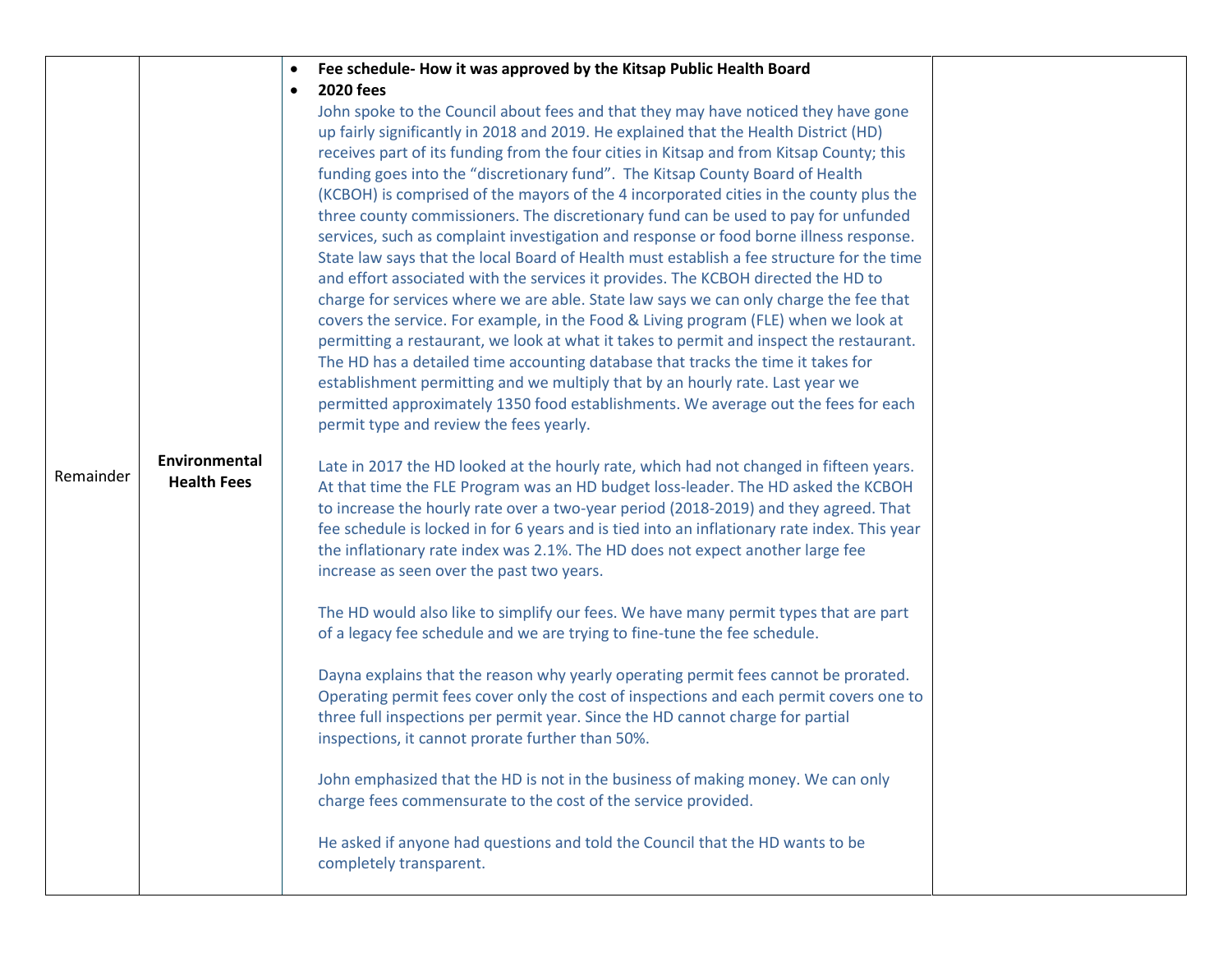| Food establishment late fees: Quantifying the cost<br>Dayna explained the late fees. The HD can only charge 1% late per day, for up to thirty<br>days. Late fees begin accumulating on past due accounts on July 1 <sup>st</sup> of each year. The<br>fees are not assessed on the account until August $1st$ , which gives operates a month-<br>long grace period to pay their outstanding permit fees. The HD streamlined the<br>process a lot last year and spent approximately \$9000 collecting late fees.<br>Kimberly suggested offering a discount if establishments pay early.<br>Gina asked if permit fees can be sent in in April. John said no because it puts the HD in<br>the position of being responsible for their money when it isn't due yet, sort of like a<br>bank. Dayna said payments can start being made as soon as the invoice for their<br>business is created, which is usually done by mid-May. Gina also suggested that the<br>inspectors have a relationship with their establishment owners, so having the<br>inspectors deliver the notice of closure to food establishments could create a<br>contentious relationship.<br>Diane asked if it was possible to split fees, similar to the way property taxes are split.<br>Dayna said no because that would be like paying for a partial inspection and would not<br>solve the problem of "chasing" the outstanding fees.<br>Sueanne suggested a grading process that is posted on establishment front windows,<br>like she saw in New Orleans. She also points out that many establishments have more<br>cash flow at the end of the summer as opposed to the beginning. June is a difficult<br>month at her restaurant. July and August are more profitable.<br>Dayna asked John if we could move the permitting period to the calendar year. John<br>said that would be difficult due to existing end-of-year activities in accounting. He<br>asked the group their thoughts about ending in a fiscal year, perhaps September.<br>Paisley said that it would only benefit the permit holders with money.<br>Sueanne said that the minimum wage increase would be the most used excuse this<br>year.<br>John summarized the suggestions he heard: Change invoice time, offer discounts for |  |
|-----------------------------------------------------------------------------------------------------------------------------------------------------------------------------------------------------------------------------------------------------------------------------------------------------------------------------------------------------------------------------------------------------------------------------------------------------------------------------------------------------------------------------------------------------------------------------------------------------------------------------------------------------------------------------------------------------------------------------------------------------------------------------------------------------------------------------------------------------------------------------------------------------------------------------------------------------------------------------------------------------------------------------------------------------------------------------------------------------------------------------------------------------------------------------------------------------------------------------------------------------------------------------------------------------------------------------------------------------------------------------------------------------------------------------------------------------------------------------------------------------------------------------------------------------------------------------------------------------------------------------------------------------------------------------------------------------------------------------------------------------------------------------------------------------------------------------------------------------------------------------------------------------------------------------------------------------------------------------------------------------------------------------------------------------------------------------------------------------------------------------------------------------------------------------------------------------------------------------------------------------------------------------|--|
| on-time/early payors, be more firm with establishments that don't pay on time. The<br>HD will look into each of these options.                                                                                                                                                                                                                                                                                                                                                                                                                                                                                                                                                                                                                                                                                                                                                                                                                                                                                                                                                                                                                                                                                                                                                                                                                                                                                                                                                                                                                                                                                                                                                                                                                                                                                                                                                                                                                                                                                                                                                                                                                                                                                                                                              |  |